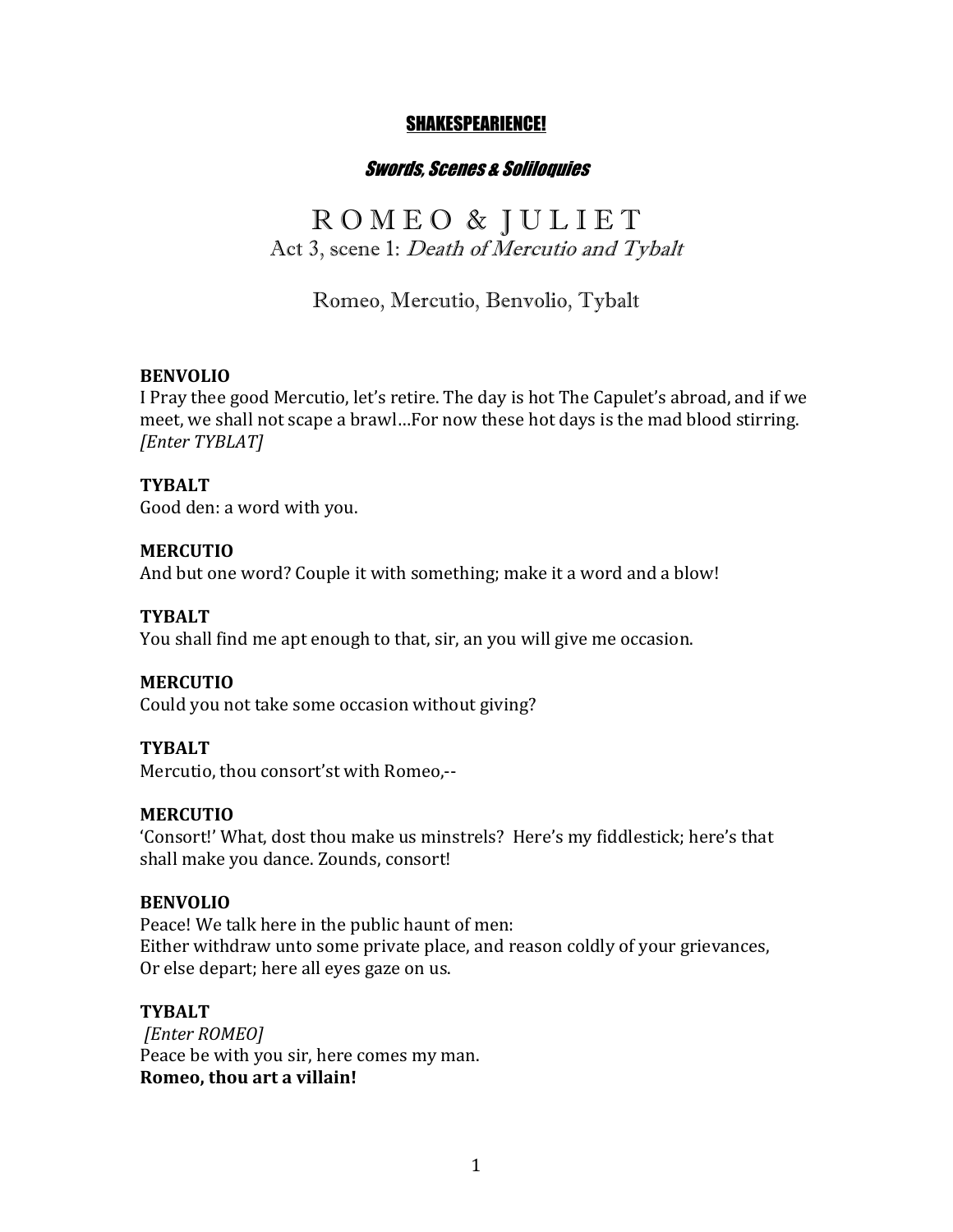# **ROMEO**

Tybalt, the reason that I have to *love* thee doth much excuse the appertaining rage to such a greeting: villain am I none; therefore farewell, I see thou know'st me not.

### **TYBALT**

BOY! This shall not excuse the injuries thou hast done me!

### **MERCUTIO**

[to Romeo, pushing him out of the way] **O calm, dishonourable, vile submission!** Tybalt, you rat-catcher, will you walk?

#### **TYBALT**

What wouldst thou have with me?

# **MERCUTIO**

Good king of cats, nothing but one of your nine lives!

**TYBALT** I am for you.

**ROMEO** Gentle Mercutio, put up thy sword!

# **MERCUTIO**

Come, sir, your passado.

# **ROMEO and BENVOLIO**

**[shouting ] Tybalt! Hold! Hold, Mercutio! Hold!** *[TYBALT, under ROMEO's arm, CUTS MERCUTIO, and runs out]*

# **MERCUTIO**

I am hurt. A plague o' both your houses! 'Why the devil came you between us? I was hurt under your arm!

# **ROMEO**

I thought all for the best....

# **MERCUTIO**

They have made wormsmeat of me. A PLAGUE ON BOTH YOUR HOUSES! *[MERCUTIO dies]*

#### **BENVOLIO**

Oh Romeo! Brave Mercutio is dead!